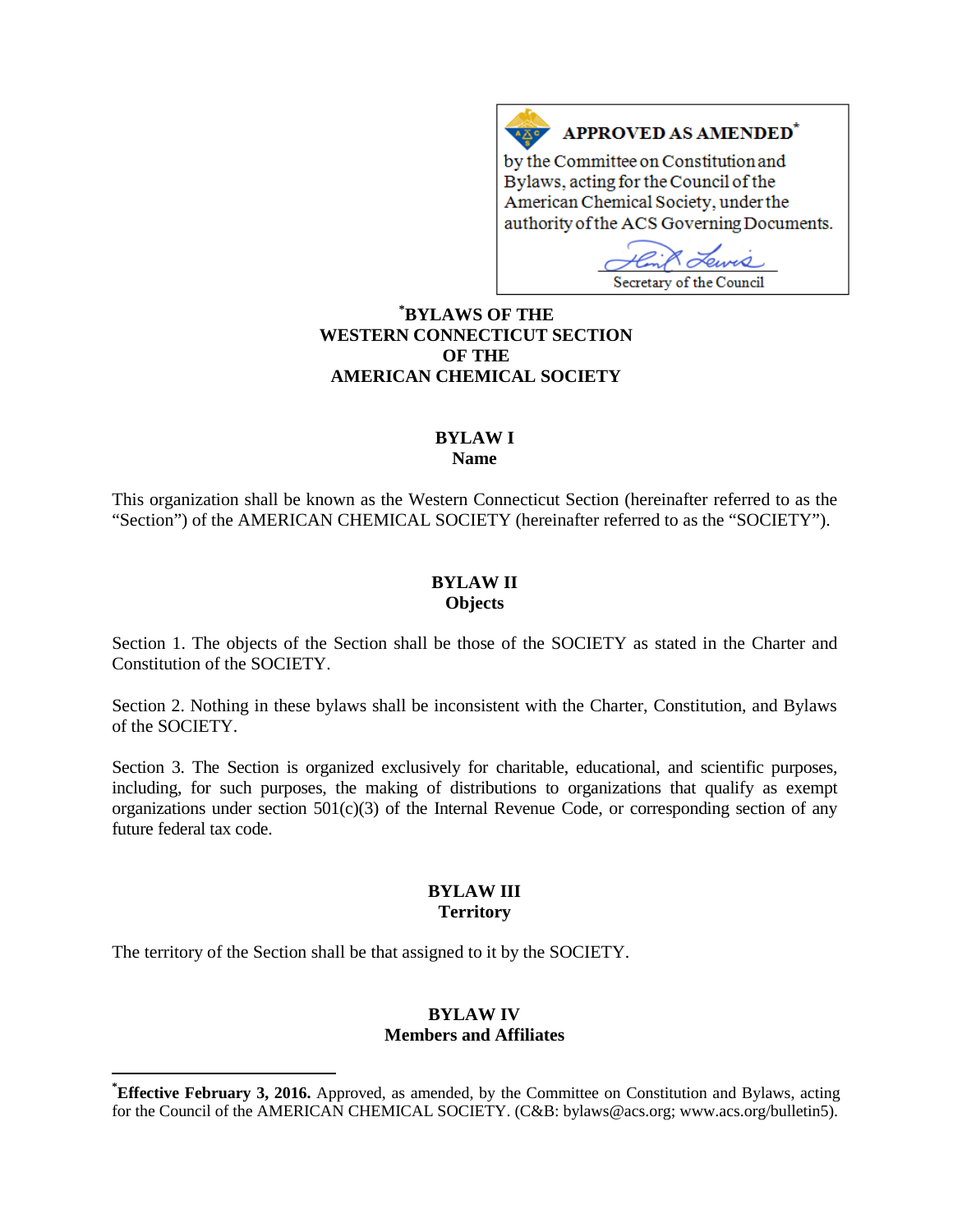Section 1. The rolls of the Section shall include those members and Society Affiliates of the SOCIETY residing within the territory of the Section provided that any exceptions to this rule shall be made in conformity with the Constitution and Bylaws of the SOCIETY.

Section 2. The Section may have Local Section Affiliates as authorized in the Constitution and Bylaws of the SOCIETY. A Local Section Affiliate shall retain affiliate status only so long as payment is made of Local Section Affiliate dues of not less than two dollars (\$2.00) per annum.

Section 3. Members and affiliates shall have such rights and privileges as are accorded them by the Constitution and Bylaws of the SOCIETY and the bylaws of the Section.

Section 4. STUDENT MEMBERS shall be entitled to all privileges of membership except that of holding an elective position of the SOCIETY. STUDENT MEMBERS may not serve as Councilors, Alternate Councilors, or Temporary Substitute Councilors.

Section 5. Neither a Society Affiliate nor a Local Section Affiliate may vote for or hold an elective position or vote on Articles of Incorporation or bylaws of the Section. A Society Affiliate may not serve as a voting member of the Executive Committee; a Local Section Affiliate may not serve as a member of the Executive Committee.

#### **BYLAW V**

### **Officers, Executive Committee, and Councilors**

Section 1. The officers of the Section shall be MEMBERS of the SOCIETY and the Section and shall consist of the Chair, Chair-Elect, Secretary, and Treasurer. The Secretary and Treasurer positions may be held by the same person.

Section 2. The Executive Committee shall be the governing body of the Section and as such shall have full power to conduct, manage, and direct the business and affairs of the Section in accordance with the Constitution and Bylaws of the SOCIETY and these bylaws. The Executive Committee shall consist of the officers of the Section, the Immediate Past Chair, the Councilors and Alternate Councilors, and the chairs of the standing committees.

Section 3. Elected officers of the Section shall serve for a term of one year beginning on January 1 or until their successors are elected. At the end of the Chair-Elect's term of office, the Chair-Elect shall succeed to the office of Chair. With the exception of the Chair and Chair-Elect, the incumbent of any position is eligible for reelection.

Section 4. The duties of the officers shall be such as usually pertain to their offices, together with those required by these bylaws and by the Constitution and Bylaws of the SOCIETY, and such other duties as may be assigned to them from time to time by the Executive Committee.

a. The duties of the Chair shall be to preside at meetings of the Executive Committee, to carry into effect the decisions and recommendations of that Committee, to preside at business meetings of the Section, to appoint all committee chairs and committee members except as stated elsewhere in these bylaws, and to carry out the duties required by the Constitution and Bylaws of the SOCIETY.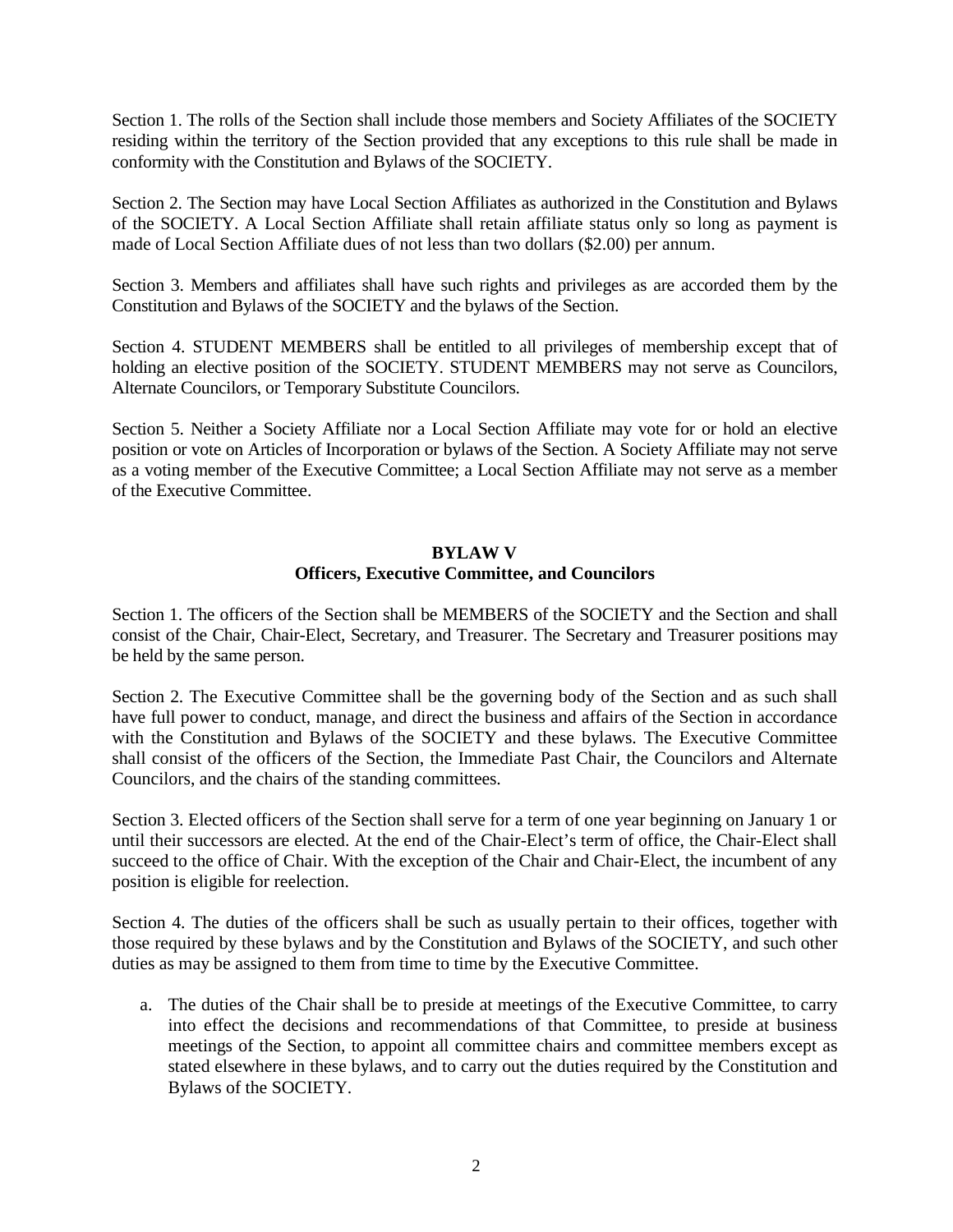- b. The duties of the Chair-Elect shall be to assist the Chair with the direction and management of the Section. In the absence of the Chair, the duties of the office shall devolve upon the Chair-Elect.
- c. The duties of the Secretary shall be to keep a record of the minutes of the meetings of the Section and of the Executive Committee, to maintain a list of members and affiliates, to send to members and affiliates such notices as the business of the Section may require, to submit a report to the Section at its annual meeting, and to carry out the duties required by the Constitution and Bylaws of the SOCIETY and elsewhere in these bylaws. The Secretary shall preside over meetings in the absence of both the Chair and Chair-Elect.
- d. The Treasurer shall have charge of the funds of the Section, keep an accurate record of all receipts and disbursements, receive dues, and make those disbursements approved by the Executive Committee. The Treasurer shall render an account of all transactions and of the financial condition of the Section to the Executive Committee at times set by the Committee, and shall submit such reports as are required by the Constitution and Bylaws of the SOCIETY.

#### Section 5. Vacancies

- a. In the event of a vacancy in the office of Chair, the Chair-Elect shall assume the duties of Chair for the remainder of the term. In such case, the Chair-Elect moving into the position of Chair shall also hold that position during the normal term as Chair as part of the leadership transition.
- b. All other vacancies, except for Councilors and Alternate Councilors, shall be filled by majority vote of the Executive Committee through interim appointment for the period up to the next annual election. At that time, the procedures for election as outlined in the bylaws of the Section shall be followed.
- c. An interim appointee to the vacated office of Chair-Elect shall not automatically succeed to the office of Chair. At the next election, both a Chair and a Chair-Elect shall be elected.

Section 6. Councilors, Alternate Councilors, and Temporary Substitute Councilors

- a. The Section shall have Councilors and Alternate Councilors as provided in the Constitution and Bylaws of the SOCIETY. The Section's Councilors and Alternate Councilors shall carry out those duties assigned to them by the Constitution and Bylaws of the SOCIETY. In particular, the Councilor(s), or Alternate Councilor if so designated to serve as a Councilor for a particular meeting, shall attend meetings of the Council of the SOCIETY and represent the Section at such meetings.
- b. Councilors and Alternate Councilors shall be elected by ballot from the MEMBERS for three-year terms beginning January 1. Reelection is permissible. Councilors shall be elected in separate years, whenever possible, to provide for a rotation of terms in accordance with the Constitution of the SOCIETY. A partial term of one or two years shall be used whenever necessary to establish or to restore rotation of three-year terms provided that the Councilor and/or Alternate Councilor agree to the partial term before the election.
- c. In the event that a Councilor is unable to attend a specified meeting of the Council of the SOCIETY, the Chair of the Section shall appoint one of the Alternate Councilors to serve as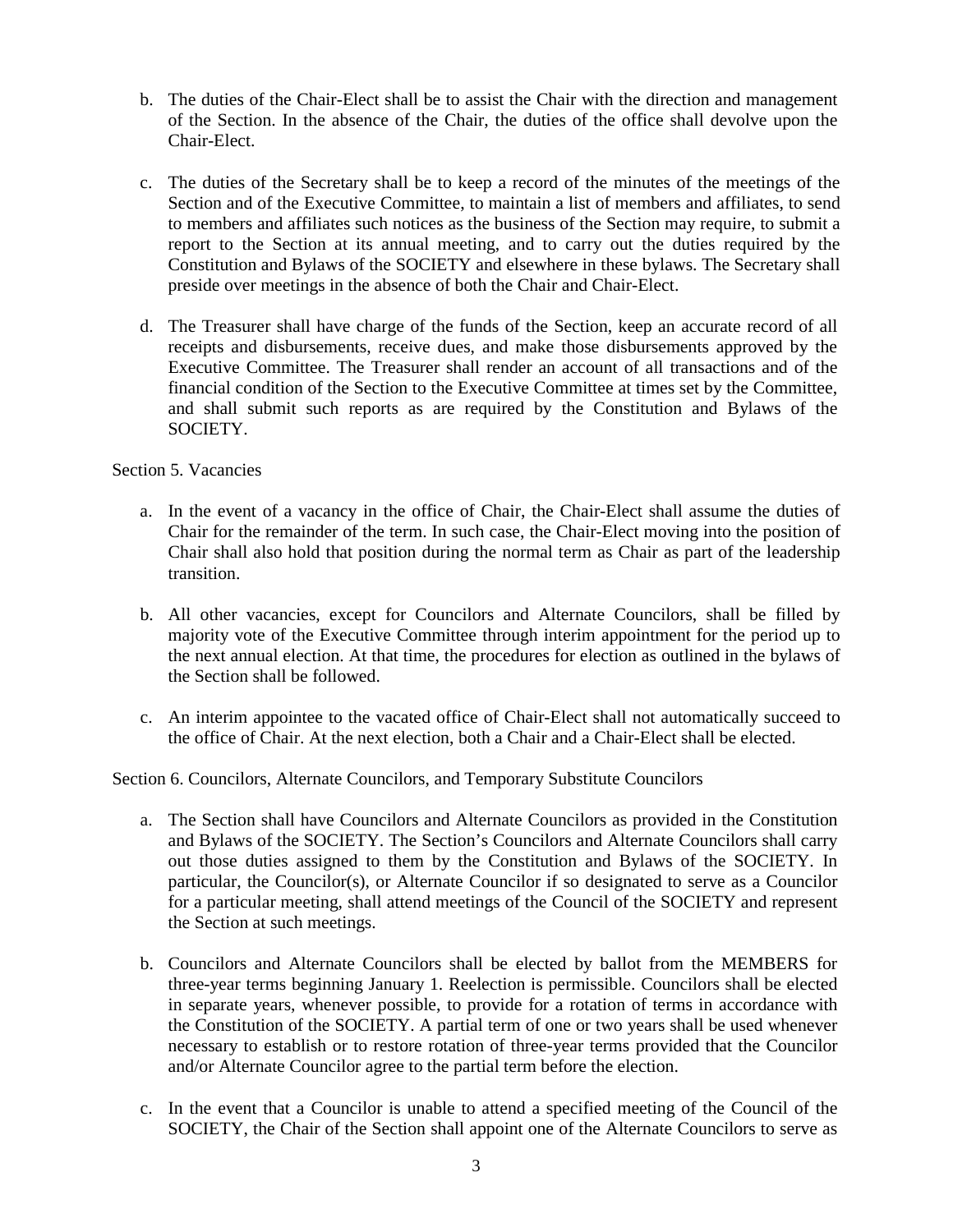Councilor at the specified meeting. Such appointment of an Alternate Councilor shall be for only one meeting.

- d. If every Councilor and Alternate Councilor of the Section will be absent from a Council meeting, thus leaving the Section without representation at such meeting, the Executive Committee may designate one MEMBER of the Section as a Temporary Substitute Councilor in accordance with the Bylaws of the SOCIETY.
- e. The Executive Committee shall designate one or more Councilors to be disqualified under the SOCIETY's Bylaw provisions for reallocation of Councilors among the Sections.
- f. Any vacancy in the position of Councilor or Alternate Councilor shall be filled for the remainder of the unexpired term at the time of the next annual election. The vacancy may be filled until the next annual election by appointment by the Executive Committee.

# **BYLAW VI Manner of Election**

Section 1. The election of officers shall be conducted either by a ballot distributed to the members of the Section in accordance with the Bylaws of the SOCIETY or at a regular meeting of the Section provided there is a quorum present as described elsewhere in these bylaws. Councilors and Alternate Councilors shall be elected by a ballot distributed to all members of the Section; affiliates may not vote for officers, Members-at-Large, Councilors, and Alternate Councilors.

Section 2. In September of each year, the Nomination Committee shall report to the membership its nominations for each office to be filled. Prior to October 15, any member of the Section may, in writing or from the floor at a meeting, nominate additional candidates for office, if the nomination is seconded by another member. Nominations so made shall be equally valid as those from the Nomination Committee. All candidates nominated shall have indicated willingness to serve if elected.

Section 3. When a ballot is used, the candidates for each office and for Councilor(s)/Alternate Councilor(s) shall be listed in an order to be selected by lot on a ballot to be distributed to each member of the Section by November 1. The ballot shall provide for a write-in candidate for each position to be filled. A paper ballot shall be provided to any member who requests it.

Section 4. The ballots shall be tabulated and validated not later than November 15. Except as noted below, the candidate for each position receiving the largest number of votes shall be declared elected. The Executive Committee may decide that for Councilor(s), the candidate(s) who receive the majority of votes shall be declared elected as Councilor(s); the candidate(s) who get the next largest number of votes shall be declared elected as Alternate Councilor(s). In case of a tie vote for any position, the Executive Committee, by ballot, shall elect from among the candidates who share the tie vote; the candidate receiving the largest number of votes shall be declared elected.

The results shall be announced by the Section Chair as soon as possible after the election, and also published in the Section's newsletter and/or on the Section's website soon thereafter. The results shall be certified to the Executive Director of the SOCIETY not later than December 1.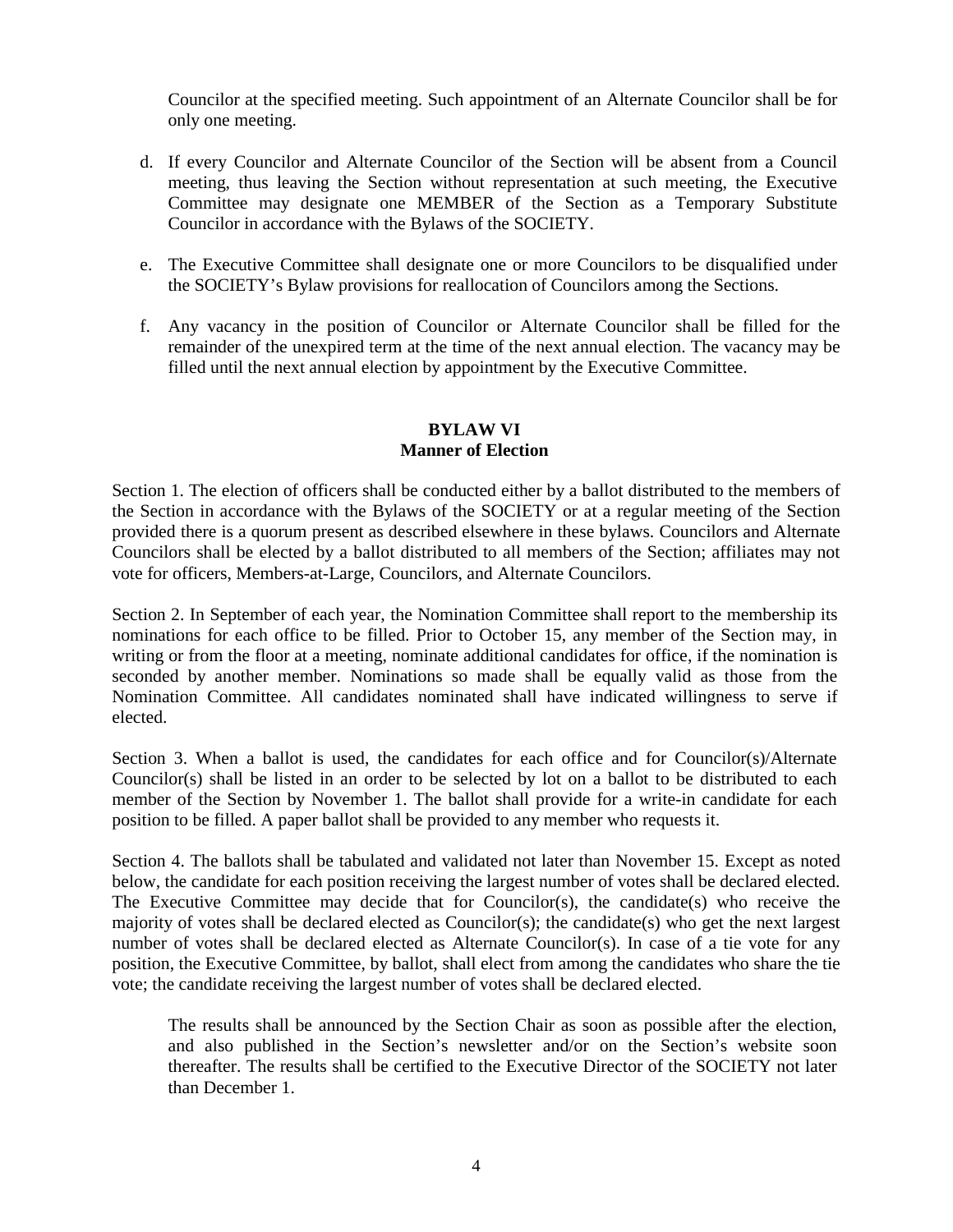Section 5. In accordance with the SOCIETY's Bylaws, balloting procedures should ensure fair balloting that is open to all eligible members, protection against fraudulent balloting, and the timely reporting and archiving of balloting results.

# **BYLAW VII Recall of Elected Officials**

Section 1. The elected officials of the Section (officers and elected Executive Committee members, except not Councilors and Alternate Councilors) are subject to recall for neglect of duties or conduct injurious to the SOCIETY. Recall procedures are not applicable to Councilors and Alternate Councilors.

Section 2. The recall of an official shall be initiated when a signed petition, indicating in writing the specific charges and reasonable substantiating evidence, is submitted to the Chair from at least five members of the Section. In the event the Chair is the official in question, the Chair-Elect shall receive the petition and shall assume the duties of the Chair with respect to this issue until the issue is resolved.

Section 3. The Chair shall, without delay, determine that the petitioners are aware of the gravity of their actions and the procedures to be followed. The Chair shall seek an alternate resolution to the problem and a withdrawal of the petition at this time. In the absence of a resolution to the problem, the Chair shall notify the members of the Executive Committee and call a special meeting within thirty days.

- a. The Executive Committee shall promptly continue the recall process or dismiss the petition as ill-founded or find an alternate resolution to the problem. The Chair shall promptly inform the petitioners and the official of the decision of the Executive Committee. If no contact with the official can be made after a reasonable effort, the Executive Committee may remove the official in question with a two-thirds (2/3) vote of the remaining members.
- b. If the proceedings continue:
	- (1) The Chair shall assign the duties of the official to another qualified MEMBER of the Section until the issue is resolved.
	- (2) The official shall be offered an opportunity to answer the allegations in the petition before the Executive Committee. A certified letter shall be sent to the last known address on the official SOCIETY membership roll. Upon notification, the official shall have thirty days to make a written response to the allegations.
	- (3) The Executive Committee shall decide whether or not to proceed after studying the official's response. The Chair shall inform the official and the petitioners of the decision of the Executive Committee. If the Executive Committee decides that the proceedings shall continue, the official shall choose one of the following options:
		- (a) The official may resign.
		- (b) The official may request a recall vote. Section members shall be informed, through brief written statements prepared by the Executive Committee and the official, of the issues involved with the recall vote. Both statements shall be distributed to the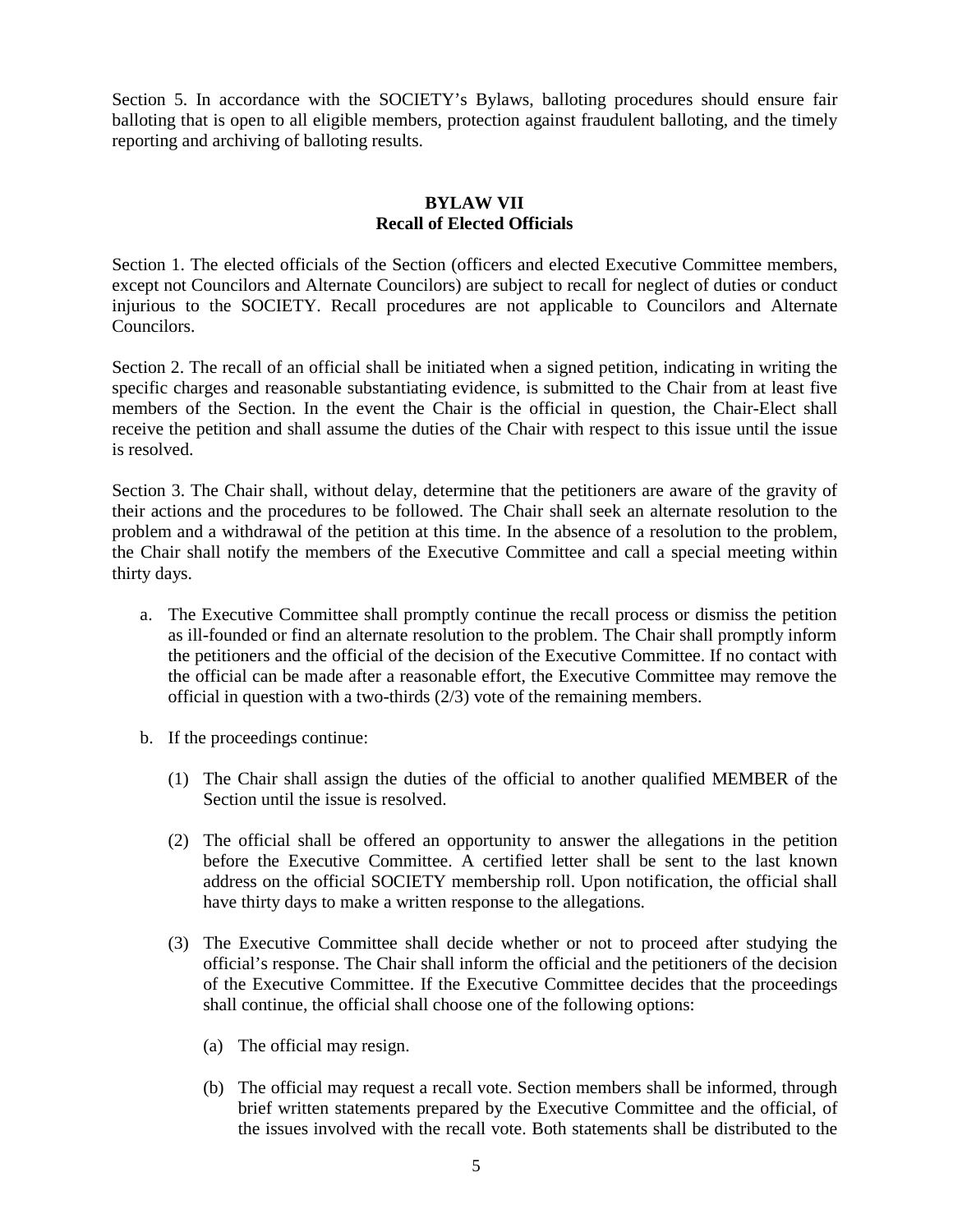members with the ballot. A paper ballot shall be provided to any member who requests it. At least two-thirds (2/3) of votes cast shall be required for the official to be removed from office. The membership shall be informed of the results of the recall vote.

- (c) The official may request a hearing and a recall vote by the remaining members of the Executive Committee. At least two-thirds (2/3) vote of the remaining members of the Executive Committee shall be required to recall the official.
- (d) The official may choose not to respond and thus forfeit the position.

Section 4. The vacancy provisions of these bylaws shall be used to fill a vacancy caused by a recall process. The Executive Director of the SOCIETY shall be informed of the recall and the filling of the vacancy.

### **BYLAW VIII Committees**

Section 1. The Executive Committee shall establish committees as necessary for the proper operation of the Section.

Section 2. The Section shall have the following standing committees: Audit and Nomination.

## **BYLAW IX Meetings**

Section 1. The Executive Committee shall designate the times and places of meetings as it finds necessary or desirable for the proper functioning of the Section. The Section shall hold at least one meeting annually to conduct governance business; however, this requirement may be modified by the Executive Committee.

Section 2. The Executive Committee shall set the order of business for meetings of the Section to conduct governance business. The order of business may be suspended by a majority vote of the members present.

Section 3. The Section may hold special meetings to conduct governance business upon the written request of a majority of the Executive Committee or upon the written request of 25 members of the Section. To be valid, such request shall be received by the Secretary at least ten days before the date requested for the meeting and shall state the exact nature of the business to be transacted. No other business shall transpire at such meetings.

Section 4. Meetings of the Executive Committee and meetings of the Section to conduct Section governance business, with the approval of the Executive Committee, may be held by means of electronic communications technology that permits those in attendance to read or hear the proceedings substantially concurrently with their occurrence, to vote on matters submitted, to pose questions, and to make comments.

Section 5. The Executive Committee shall meet upon due notice either at the call of the Chair or upon request of a majority of its members. A quorum for an Executive Committee meeting shall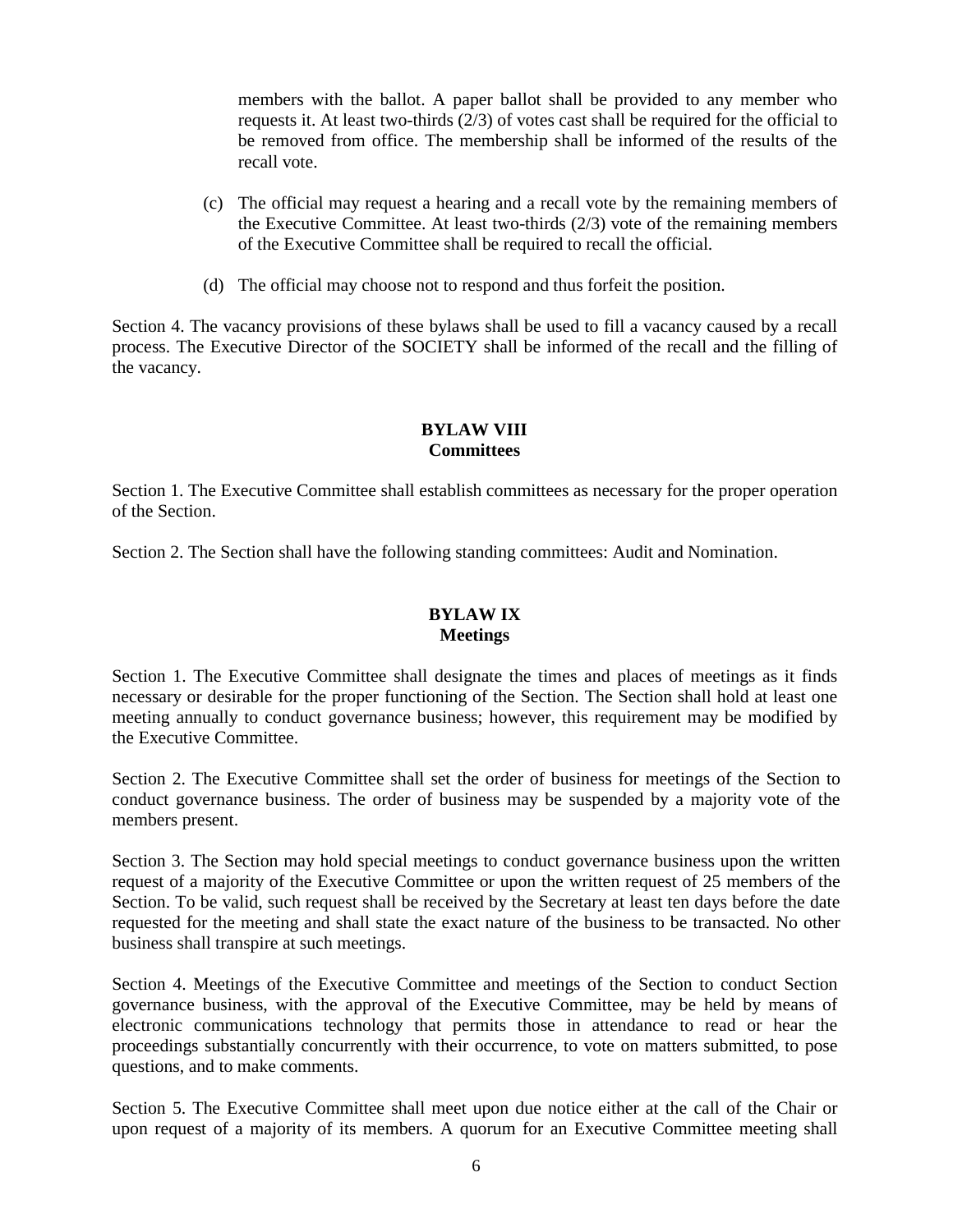consist of a majority of the voting members of the Committee. In the absence of a quorum, called meetings of the Executive Committee shall adjourn to a specific date.

Section 6. Due notice of all meetings shall be sent to each member and affiliate of the Section. A quorum for the transaction of governance business at such a Section meeting shall consist of five members of the Section. No governance business shall be conducted in the absence of a quorum.

Section 7. The fee for registration at any special meeting shall be decided by the Executive Committee in accordance with the Constitution of the SOCIETY.

Section 8. The most recent edition of *Robert's Rules of Order Newly Revised* shall be the parliamentary authority for all matters not covered in these bylaws or in the SOCIETY's documents.

## **BYLAW X Finances**

Section 1.

- a. Members of the Section may be assessed voluntary Local Section dues in an amount set by the Executive Committee. The Executive Committee shall have the option to waive or discount dues for STUDENT MEMBERS and for others as provided in the SOCIETY's Bylaws for waived or discounted dues.
- b. Society Affiliates shall be assessed annual dues in an amount set by the Executive Committee.
- c. The annual dues of Local Section Affiliates shall be determined by the Executive Committee in accordance with the Constitution and Bylaws of the SOCIETY, and as mentioned elsewhere in these bylaws.

Section 2. The Section may raise or collect funds to be expended for local purposes, and may have the entire management and control of such funds insofar as such management and control shall not conflict with any provision of these bylaws or with the Constitution or Bylaws of the SOCIETY.

Section 3. The Section may receive donations or bequests made to it, and may expend or invest the same on behalf of the Section. Such expenditures or investments shall be made by the Treasurer of the Section upon authorization by the Executive Committee.

Section 4. An annual audit of the books of the Treasurer and of any other transactions regarding the Section's funds shall be conducted by an Audit Committee of two or more disinterested members or individuals, appointed by an officer with no authority to disburse funds. The audit report shall be submitted to the Executive Committee by January 31.

#### **BYLAW XI Amendments**

Section 1: A petition to amend the bylaws may be initiated by the Executive Committee or by petition signed by at least 15 members of the Section. If the proposed amendment is approved by the